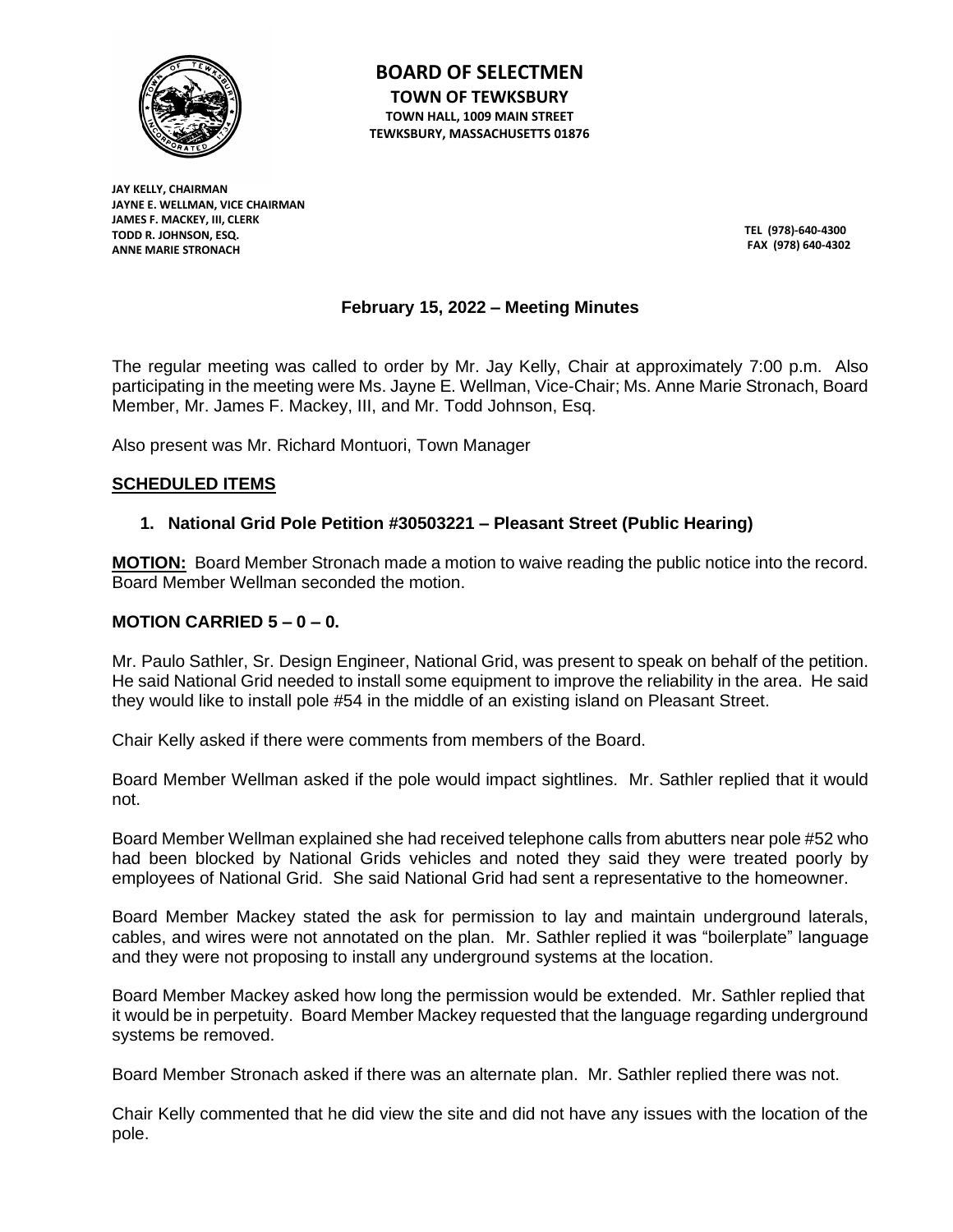Chair Kelly asked if members of the public had questions or comments. There were none.

**MOTION:** Board Member Wellman made a motion to close the public hearing. Board Member Mackey seconded the motion.

### **MOTION CARRIED 5 – 0 – 0.**

**MOTION:** Board Member Johnson made a motion to approve pole petition #30503221 from National Grid. Board Member Wellman seconded the motion.

### **MOTION CARRIED 3 – 2 – 0. (Nay – Board Member Stronach & Board Member Mackey)**

### **2. Liquor License Application – 2030 Ocean Street, LLC, 345 Main Street (Public Hearing)**

**MOTION:** Board Member Mackey made a motion to waive reading the public notice into the record. Board Member Wellman seconded the motion.

### **MOTION CARRIED 5 – 0 – 0.**

Attorney Andrew Upham, Upton Connell & Devlin, LLP was present representing the applicants, Daniel Newcomb & Glen Waller. Attorney Upham stated that the applicants successfully met all of the criteria to receive a liquor license.

Mr. Newcomb addressed the Board and stated he had many years of experience working in the restaurant industry as well as working in small communities. Mr. Newcomb said he had never had any citations or issues in the past.

The Board collectively thanked Mr. Newcomb for submitting a very thorough application.

Chair Kelly asked if members of the public had questions or comments. There were none.

**MOTION:** Board Member Wellman made a motion to close the public hearing. Board Member Mackey seconded the motion.

### **MOTION CARRIED 5 – 0 – 0.**

**MOTION:** Board Member Johnson made a motion to approve the liquor license application for 2030 Ocean Street, LLC, located at 345 Main Street. from National Grid. Board Member Wellman seconded the motion.

### **MOTION CARRIED**  $5 - 0 - 0$ **.**

### **3. Class License Transfer Application – TY of Tewksbury, LLC, 468 Main Street (Public Hearing)**

**MOTION:** Board Member Wellman made a motion to waive reading the public notice into the record. Board Member Mackey seconded the motion.

### **MOTION CARRIED 5 – 0 – 0.**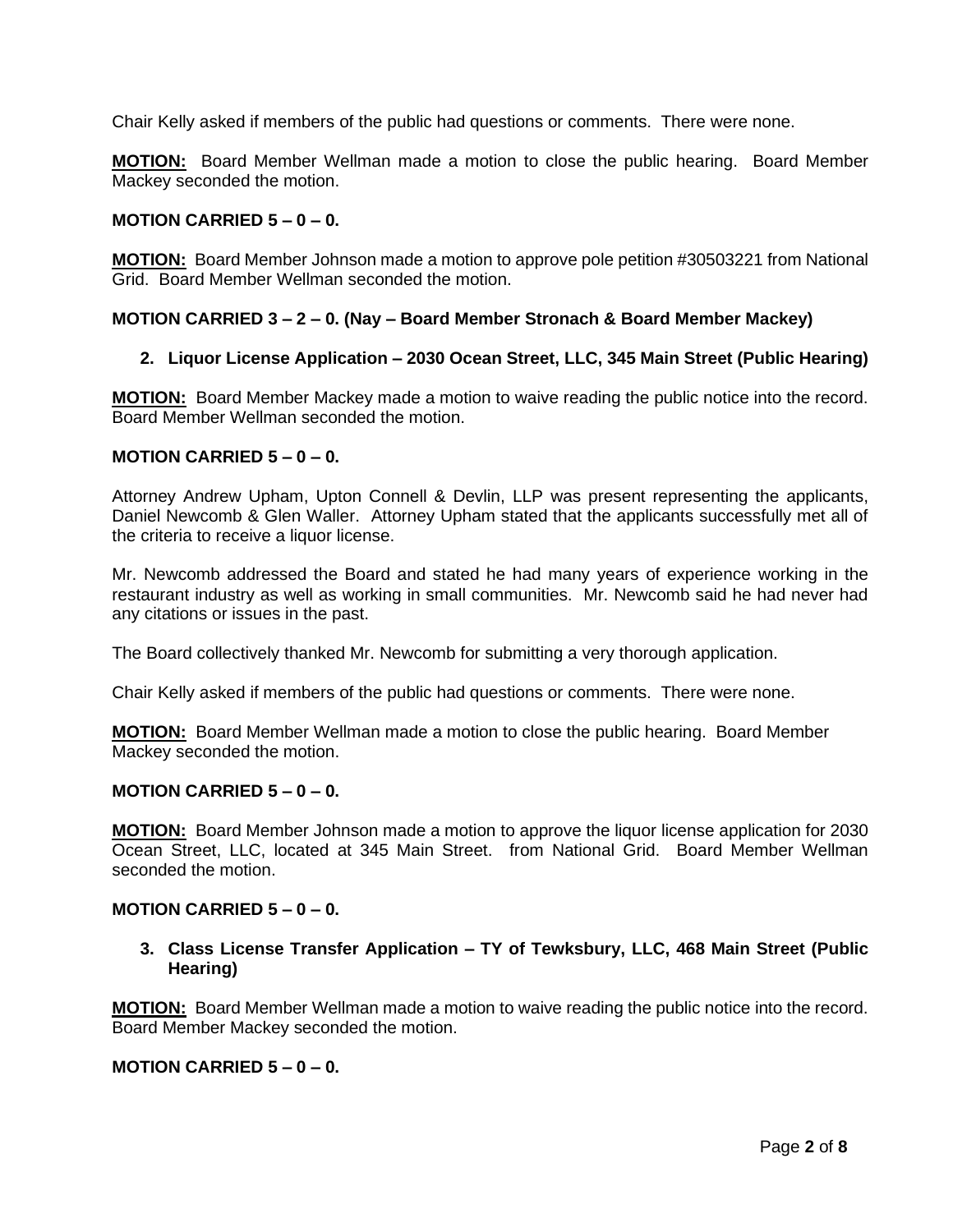Mr. Jason Lacroix, Partner, & Mr. James Davis, Partner were present to speak on behalf of the application. He said they were present for approval to transfer the Class I dealer license from Danvers TII, Inc. d/b/a as Ira Toyota II to TY of Tewksbury LLC, d/b/a AutoFair Toyota of Tewksbury.

Chair Kelly asked if there were questions or comments from the Board members.

Board Member Wellman asked if they planned to make any major changes in the operation of the company. Mr. Lacroix replied they were not.

Board Member Stronach asked if the applicant had heard from any abutters. Mr. Lacroix replied they did not.

Chair Kelly asked if members of the public had questions or comments. There were none.

**MOTION:** Board Member Mackey made a motion to close the public hearing. Board Member Johnson seconded the motion.

### **MOTION CARRIED 5 – 0 – 0.**

**MOTION:** Board Member Johnson made a motion to approve the transfer of the Class I Dealer License Application as presented. Board Member Stronach seconded the motion.

### **MOTION CARRIED**  $5 - 0 - 0$ **.**

### **RESIDENT COMMENTS**

There were no comments made.

#### **NEW BUSINESS**

### **1. Signature Page: Annual and Special Town Warrant**

**MOTION:** Board Member Stronach made a motion to approve the signature page for the Annual and Special Town Warrant as presented. Board Member Mackey seconded the motion.

### **MOTION CARRIED**  $5 - 0 - 0$ **.**

### **2. Signature Page: Annual Town Election Warrant**

**MOTION:** Board Member Stronach made a motion to approve the signature page for the Annual Town Election Warrant as presented. Board Member Stronach seconded the motion.

### **MOTION CARRIED 5 – 0 – 0.**

### **3. Enterprise Funds and Capital Improvement Plan Presentation**

**Recorder's Note:** The presentation can be found on the Town of Tewksbury's website in its entirety at:

[https://www.tewksbury-ma.gov/DocumentCenter/View/2320/FY23-Water-Sewer-and-CIP-](https://www.tewksbury-ma.gov/DocumentCenter/View/2320/FY23-Water-Sewer-and-CIP-Presentation-2-15-22-PDF?bidId=)[Presentation-2-15-22-PDF?bidId=](https://www.tewksbury-ma.gov/DocumentCenter/View/2320/FY23-Water-Sewer-and-CIP-Presentation-2-15-22-PDF?bidId=)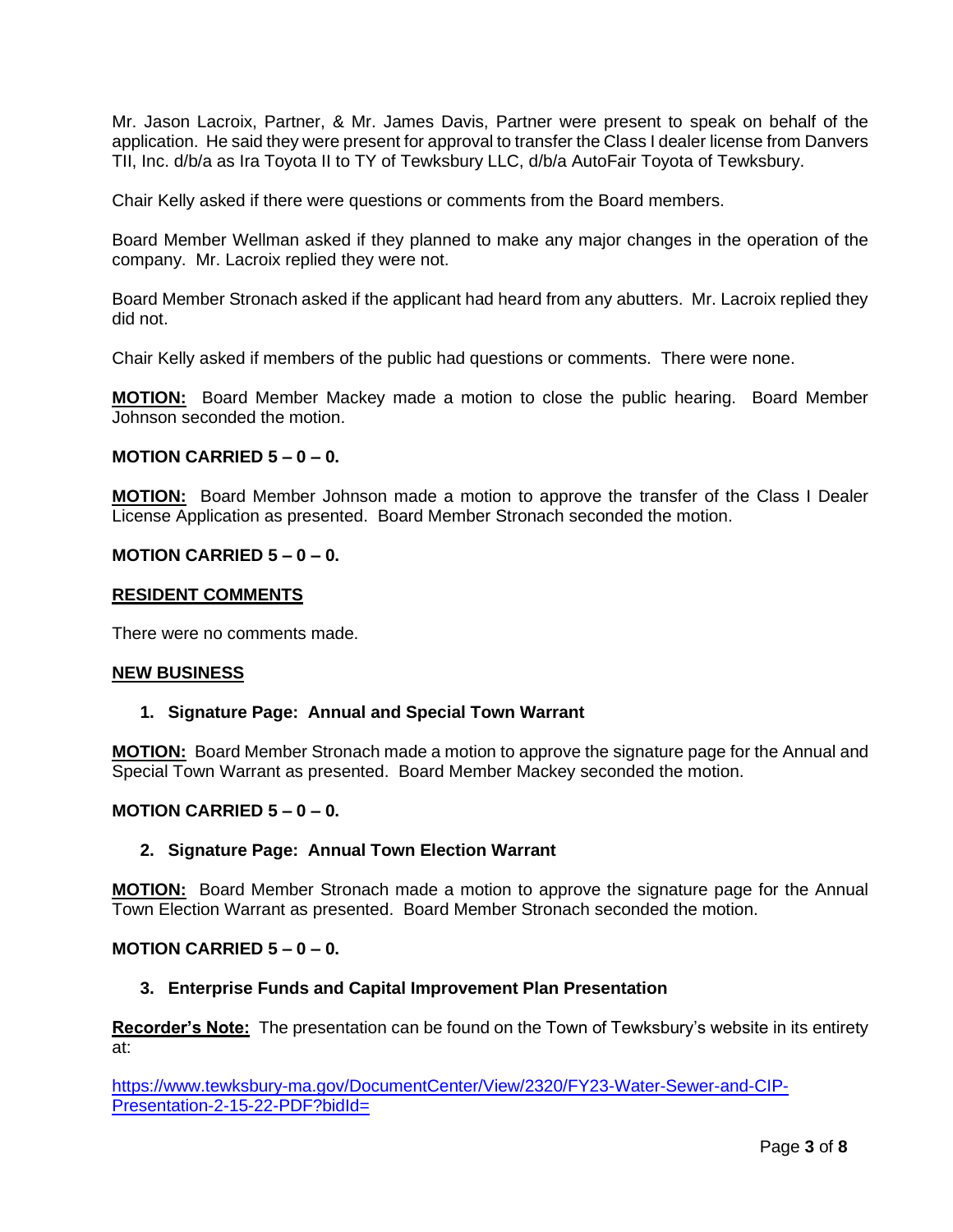## **Telemedia Enterprise Fund**

Mr. Montuori said there was a cost-of-living increase as it pertained to salaries which were 2.25% and any step increases for the two full-time employees that worked for the Telemedia Department. He said the operating budget decreased by \$5,800 in the areas of repairs & maintenance, and communications.

Mr. Montuori said indirect expenses included an increase in allocations of \$1,790, and there was a 5% increase in health insurance premiums and Medicare Tax was based upon the total payroll. He also said there was a capital expense of \$229,500 for the upgrade and replacement of the Town Hall meeting cameras, switcher, enterprise room system, and audio equipment to be raised by cable franchise fees.

### **Water Enterprise Fund**

• Water Distribution Budget

Mr. Montuori explained the salary line for FY 23 was going to decrease by \$20,083 due to retirement, but there was a cost-of-living increase of 2.25%. He added the expense line would increase by \$15,744 for maintenance and repairs.

• Water Filtration Budget

Mr. Montuori stated there would be a salary increase of \$11,863 due to the cost-of-living increase of 2.25%. He said the operating expenses were increasing by \$67,627 due to an increase in the cost of chemicals and the cost of residual disposal cost. Additionally, Mr. Montuori said there was a decrease in repairs and maintenance of \$17,330.

• Water Rates

Mr. Montuori said the water rates would not increase in FY 23 for the fourth year in a row. He said the annual water usage was projected to be 659,972,000 gallons, which was an increase from the previous fiscal year projection of 9,344,000 gallons.

### **Sewer Enterprise Fund**

Mr. Montuori said the budget included maintaining the collection system and the 47 pump stations. He said the salaries decreased due to an employee retiring and FY 22, but salaries also increased due to the 2.25% cost-of-living.

Mr. Montuori said the revenue projection for sewer in FY 23 was approximately \$6.8 million with \$5.7 million coming from user fees, generating a \$19,096 surplus. He added sewer rates would not increase in FY 23.

### **Stormwater Enterprise Fund**

Mr. Montuori explained the fund was solely for the use of expenses for stormwater compliance and had \$593,910 in it. He said \$500,000 would be raised within the stormwater fees for capital improvements. He said the user fees were projected to generate \$1,139,307 and would generate a surplus of approximately \$20,000.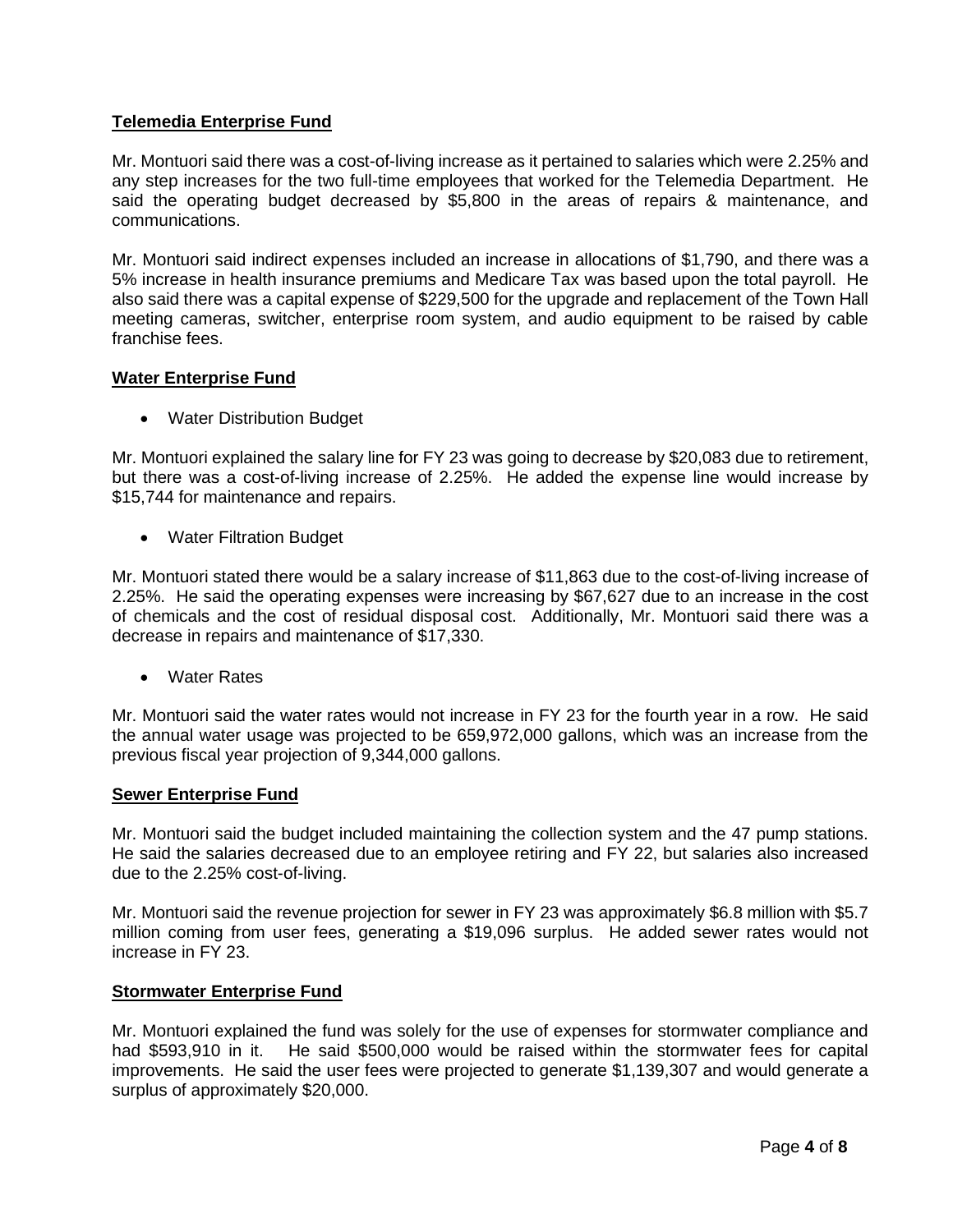Mr. Montuori said future capital improvements included \$3,110,000 from FY 23 – FY 27 for drains and project developments to be paid by stormwater fees.

## **Capital Improvement Plan FY 23 through FY 27**

Mr. Montuori reviewed the proposed Capital Improvement projects as well as the financial impacts to the town.

Mr. Montuori reviewed the Capital Plan FY 23 Proposed Expenditures.

### **4. Zoning Bylaw Committee: General Updates/Retail Marijuana**

Board Member Johnson said the Zoning Bylaw Committee had completed a very solid bylaw revision and intended on putting the Article before the Town Meeting in May.

Board Member Johnson said one area that was discussed at length was surrounding retail Marijuana. He said there were other areas regarding Marijuana cultivation and medical Marijuana that were currently within the structure of the town. He said the topic he would be discussing was specific to retail Marijuana sales.

Board Member Johnson said the committee unanimously felt that the town should move forward with adding retail Marijuana to the zoning bylaw, however, during the last public input session a resident asked questions about regulatory control and approval of licenses. He further said that the subject area was not in the purview of the Zoning Bylaw Committee. Board Member Johnson said the committee felt there was a great deal of confusion and a lack of clarity surrounding that subject. Further, Board Member Johnson said the Zoning Bylaw Committee supported the concept of retail Marijuana, and both the Planning Board representatives and he and Board Member Mackey were asked to go back to their respective Boards and address the topic of the regulatory components that were necessary for retail Marijuana.

Board Member Stronach said she was in favor of retail Marijuana being an income source for the town.

Board Member Wellman asked where the retail Marijuana would be zoned. Board Member Johnson replied that it would be zoned in the General Business District.

Mr. Montuori stated the town had a good understanding of what needed to be done in terms of the regulatory control and felt he would be able to bring something to the Board by the end of June.

### **TOWN MANAGER**

- 1. Town Counsel Invoice:
	- January 1, 2022 January 15, 2022: \$2,805.00

**MOTION**: Board Member Wellman made a motion to approve Town Counsel's Invoice for the period of January 1, 2022 – January 15, 2022, in the amount of \$2,805.00. Board Member Mackey seconded the motion.

## **MOTION CARRIED 5 – 0 – 0.**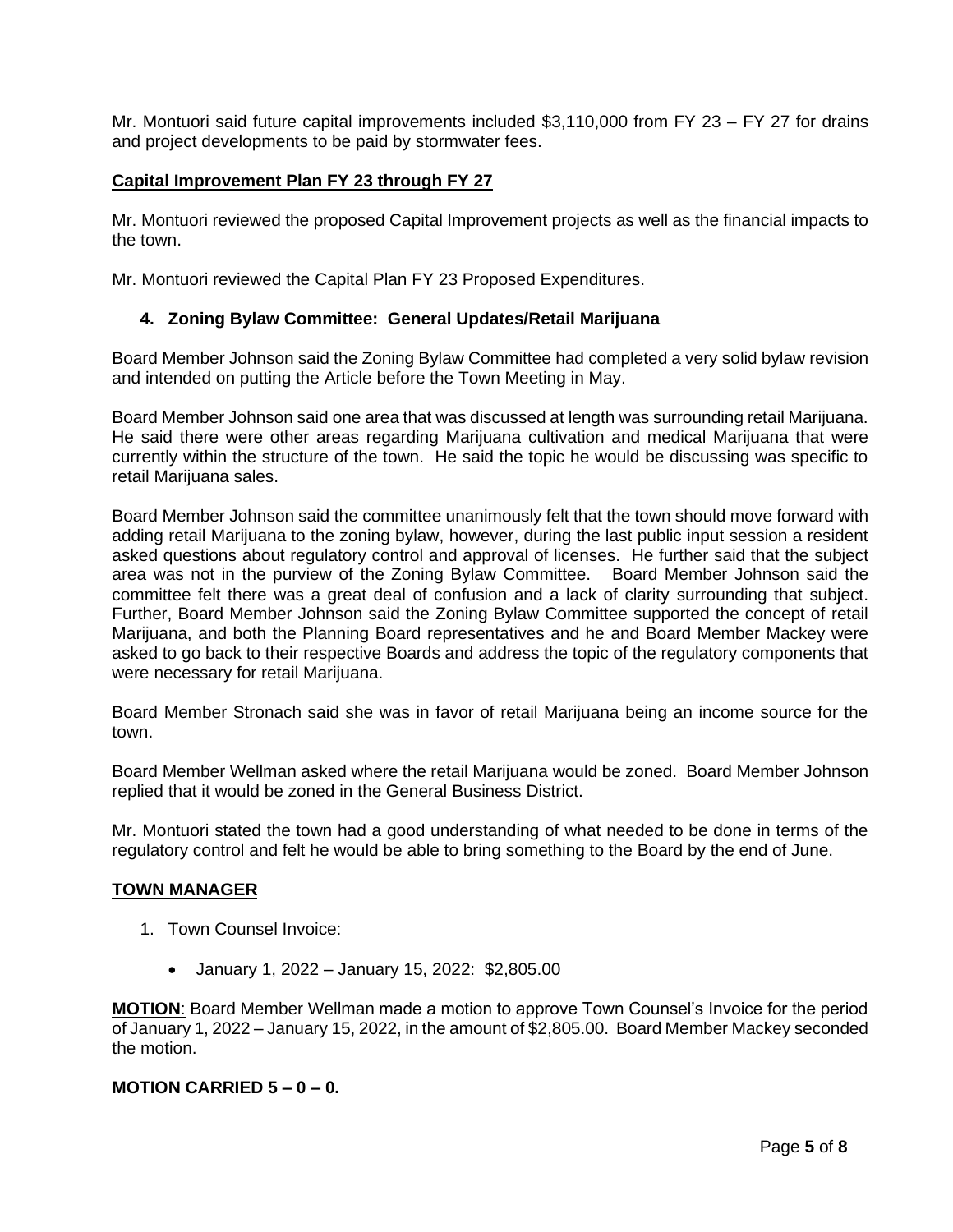Regarding potholes, Mr. Montuori stated that the DPW had crews working on potholes and they had some delays in filling them due to the amount of water on the streets.

### **MINUTES**

- September 28, 2021 (Regular Session)
- October 19, 2021 (Regular Session)
- October 27, 2021 (Regular Session)
- November 9, 2021 (Regular Session
- December 21, 2021 (Regular Session
- January 11, 2022 (Regular Session)

**MOTION:** Board Member Mackey made a motion to approve the above-listed sets of meeting minutes. Board Member Wellman seconded the motion.

### **MOTION CARRIED 5 – 0 – 0.**

### **Board Member Reports**

#### Board Member Wellman

- NMCOG (Northern Middlesex Council of Governments) meeting would be held the following evening and they would perform a second round of hiring for an Executive Director.
- Requested that the project team at DOT do a public information session regarding the paving on Route 38.
- The TDEIC (Tewksbury Diversity, Equity, and Inclusion Committee) survey was ready to go but they were waiting for "Survey Monkey" to work.
- Attended a ceremony for the  $50<sup>th</sup>$  anniversary of the gas explosion.

#### Board Member Stronach

- The Public Events Committee would meet on February  $24<sup>th</sup>$  at 7:00 p.m. at the Town Hall.
- The Elementary Building Committee had met and a site visit for the Select Board was scheduled for March 2<sup>nd</sup> at 3:30 p.m. She noted the School Committee was also invited. She also said the project was 65% complete, 71% of the funds had been spent and they remained on budget.

#### Board Member Johnson

There were no reports to share.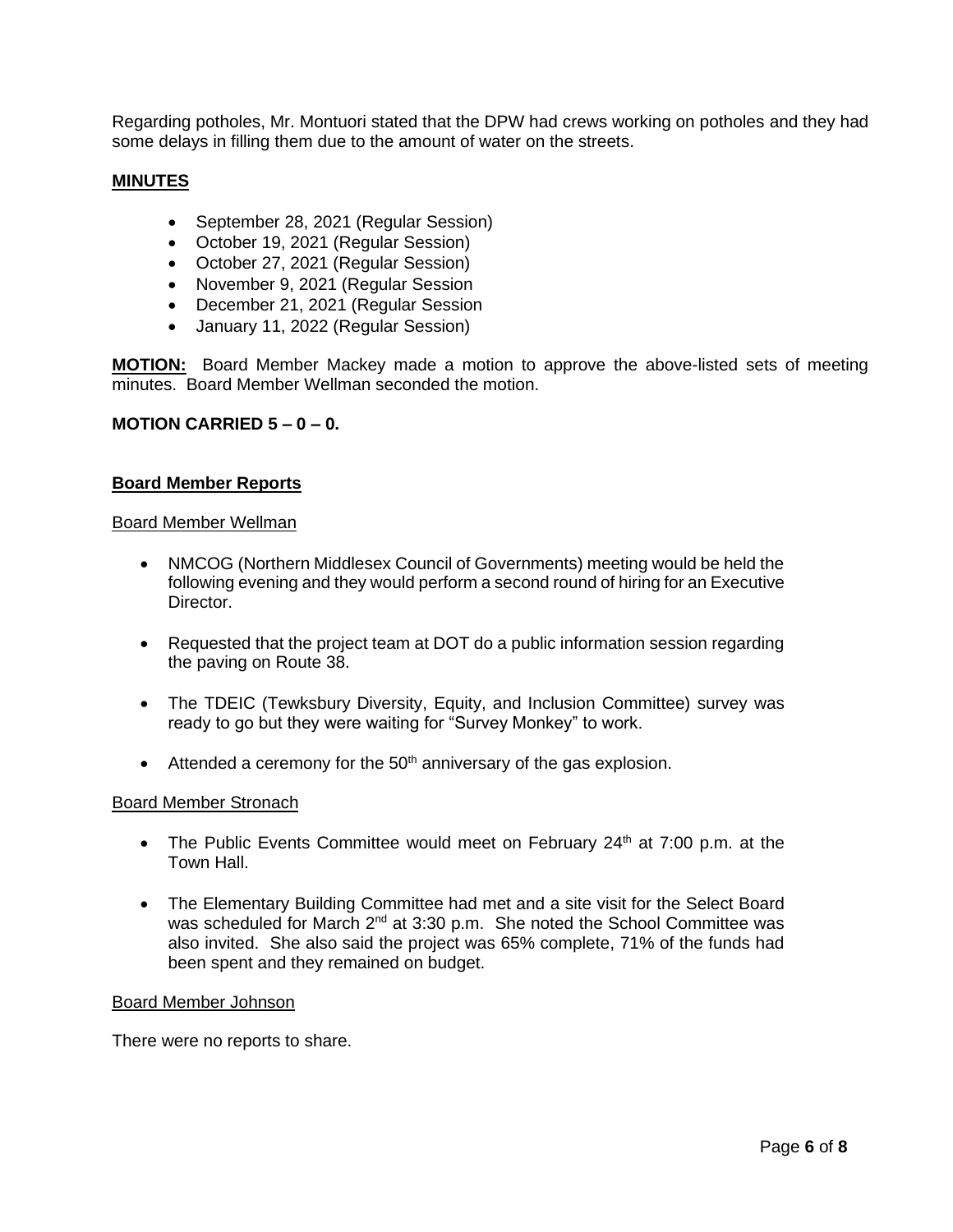### Board Member Mackey

- The website went live, and a press release was done. He noted there were a number of documents that still needed to be moved over to the new website.
- He would be working with the IT Department Committee to set up the cyber security program.
- The next Economic Development Committee meeting would be on March 2<sup>nd</sup>.

### Chair Kelly

- The Reuse Committee would be sending out a survey to the community using "Survey Monkey."
- Mitigation strategies were being looked at for Shawsheen and Arlington Streets.
- The Zoning Board of Appeals in Andover denied the application regarding the property 1023 South Street. He said the 21-day period to request a reconsideration was almost up and asked Mr. Montuori to follow up on that.

### **EXECUTIVE SESSION**

**MOTION: At approximately 9:18 p.m. Board Member Johnson made a motion to go into an Executive Session for purposes of contract negotiations regarding the Town Managers Contract. Board Member Stronach seconded the motion.** 

**(Note: The Board would adjourn in the non-public session and not return to the public session.)**

A roll call vote was taken, which resulted as follows:

Yea: Board Member Mackey, Board Member Johnson,  $\qquad 0$ Board Member Stronach, Board Member Wellman, and Chair Kelly

Nay: 0

**MOTION CARRIED 5 – 0 – 0.**

# *Approved by the Board of Selectmen on March 8, 2022*